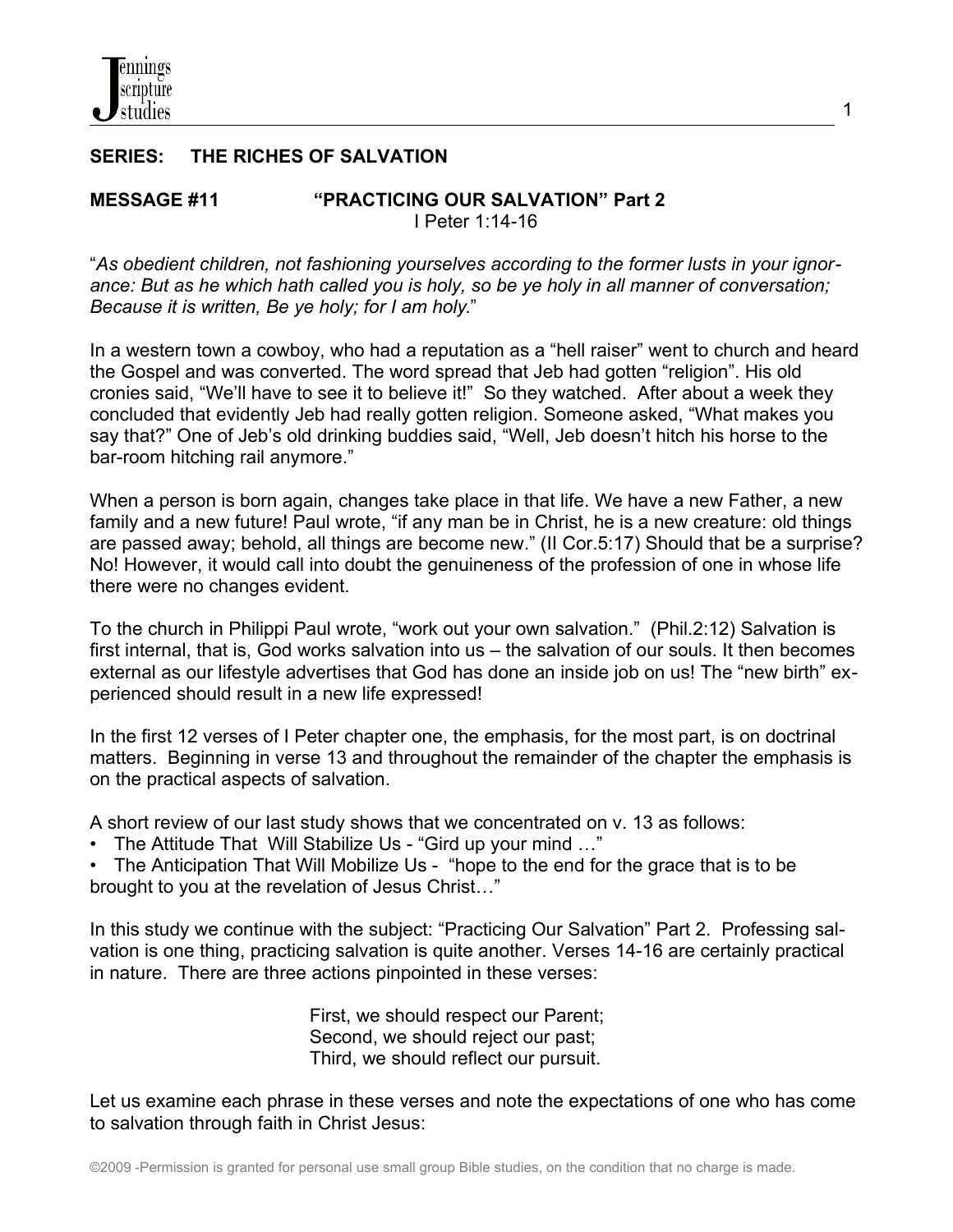# **I. THE SAVED SHOULD RESPECT THEIR HEAVENLY PARENT.**

 I Peter 1:14a "as obedient children." These three words communicate a responsibility that we have as children of God.

 Whao is our Parent? Believers are the children of the Most High God. What is best way to show respect for our Holy Parent? Obedience!

**A.** Our Relationship Is Based Upon Obedience.

Peter says earlier in this chapter that we were saved by "obedience and sprinkling of the blood of Jesus Christ." (1:2) Heb. 5:9 informs us that Jesus "became the author of eternal salvation unto all them that obey him." We are saved because we obeyed the Gospel of our Lord and Savior Jesus Christ.

Romans 6:16-17 articulates the importance of obedience to our relationship with Christ as follows: "Do you not know that to whom you present yourselves slaves to obey, you are that one's slaves whom you obey, whether of sin leading to death, or of obedience leading to righteousness? But God be thanked that though you were slaves of sin, yet you obeyed from the heart that form of doctrine which was delivered you."

 **B.** Our Discipleship Is Based Upon Obedience. "*My sheep hear my voice …they follow me* …" (John 10:27)

 There is no such thing as disobediently following Christ. If we are following Him it is because we are being obedient to Him.

 **Illust.** Eugene Peterson has given the best definition of Discipleship that I have ever heard. He wrote a book on discipleship titled, "A Long Obedience in the Same Direction." That is both a book title and a definition of discipleship. Obedience is the key to discipleship.

**C.** Our Stewardship is Based Upon Obedience.

 In Matthew 21 Jesus told of a father who was a vineyard owner who "had two sons, and he came to the first and said, 'Son, go, work today in my vineyard.' He answered and said, 'I will not,' but afterward he regretted it and went. Then he came to the second and said likewise. And he answered and said, 'I go, sir,' but he did not go. Which of the two did the will of his father?" (Matthew 21:28-31)

The answer to Jesus' question as to which one "did the will of his father?" is obvious. It was the son who obeyed. Stewardship, in all of its many forms, comes down to this one common qualifier: obedience.

**D**. Our Fellowship Is Based Upon Obedience.

 "If we walk in the light as He is in the light, we have fellowship with one another." (I John 1:7) Walking in darkness characterizes the disobedient; walking in light is the conduct of the obedient.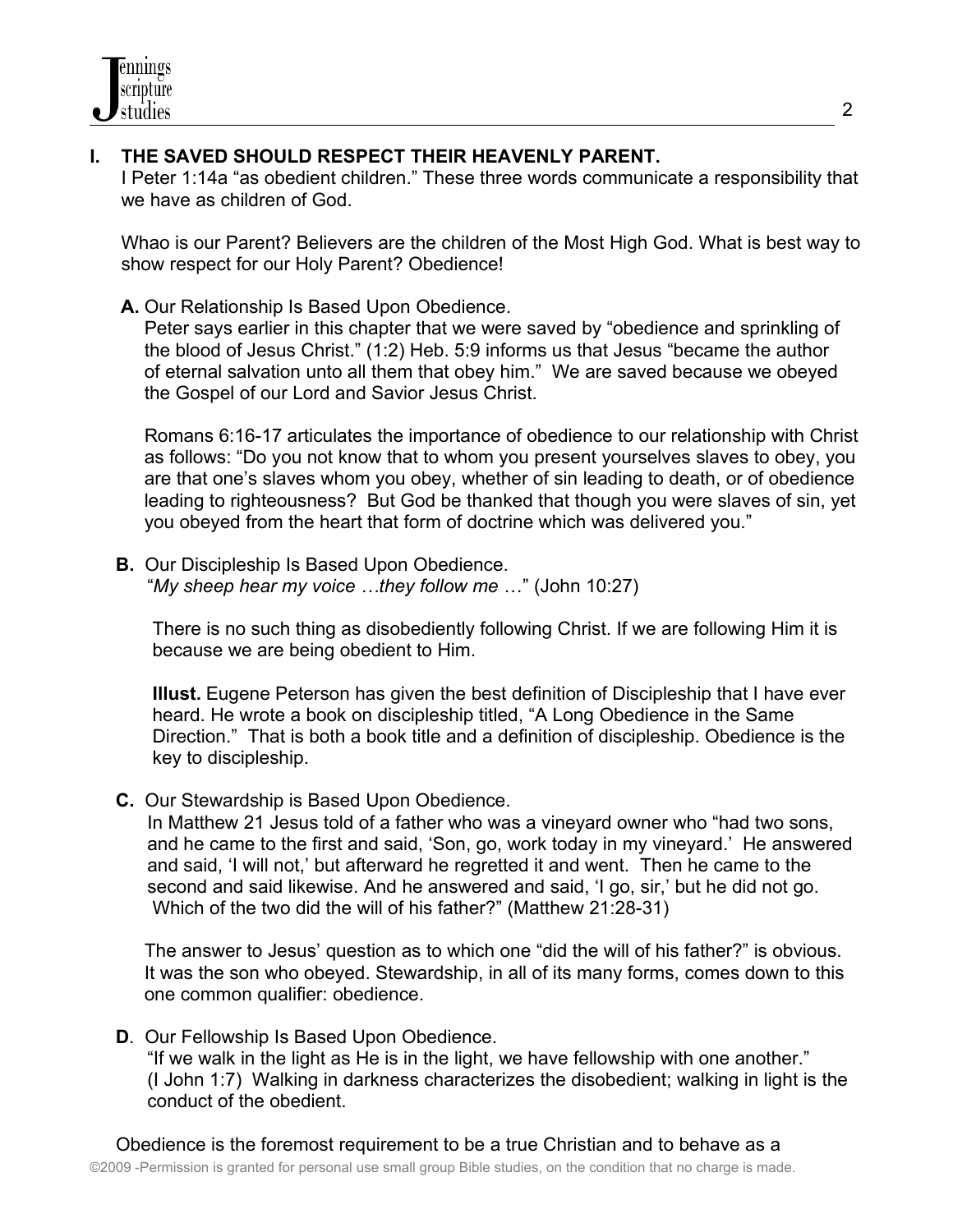Christian ought. Listen to what God said to King Saul through his prophet Samuel: "Does the LORD delight in burnt offerings and sacrifices as much as in obeying the voice of the LORD? To obey is better than sacrifice." (1 Sam 15:22) Children of the Heavenly Parent are to respect Him by obeying Him.

**Illust**. Mark Twain met a businessman in Boston during his travels who had the reputation of being ruthless. He allowed nothing and no one to get in his way. He ran roughshod over everyone. He said to Mark Twain at a businessman's luncheon, "I have one great unfulfilled desire in my life. I am an admirer of the 10 Commandments and before I die Iwant to make a trip to the Holy Land and go up on Mt. Sinai where God gave the Ten Commandments to Moses. And when I get up there on Mt. Sinai, I am going to read the Commandments at the top of my voice." Mark Twain replied, "I have a better idea. Why don't you stay in Boston and obey the Ten Commandments?"

 If God's children do not respect and reverence their Heavenly Father by being obedient to His Laws, how can we expect those who are not His children to come to know and respond to Him? Practicing our Salvation means to Respect our Parent and, secondly,

## **II. THE SAVED SHOULD REJECT THEIR HORRIBLE PAST.**

I Peter 1:14b - "not conforming yourselves to the former lusts, as in your ignorance."

 Every saved person has a horrible past in the sight of God. That is not to say that there were not those who were outstanding citizens of earth, sane, sober and sophisticated; humane and honorable; industrious and intelligent before they were saved. Why was our past so bad in God's sight requiring the death of His Son to save us? Because of our Old Pattern - Adam! "For as in Adam all die" (I Cor. 15:22).

### **A.** The Old Pattern.

 We have the DNA of our forefather Adam. He is referred to as "the old man" in the New Testament. He was our Old Pattern as sinners. Paul admonishes us to "put off, concerning your former conduct, the old man which grows corrupt according to the deceitful lusts." (Eph.4:22)

 Ephesians 2 describes the pre-salvation status of Christians as "dead in trespasses and sins, in which you once walked according to the course of this world, according to the prince of the power of the air, the spirit who now works in the sons of disobed ience, among whom also we all once conducted ourselves in the lusts of our flesh, fulfilling the desires of the flesh and of the mind, and were by nature children of wrath, just as the others." (Eph.2:1-3)

 Now, that is not a pretty picture is it? That is the "before" pen-picture of all Christians and Peter says that now that we have experienced God's salvation the "after" picture should be one in which we are "not conforming yourselves to the former lusts." In essence, then, Peter is saying: "Don't act like you once did before you were in God's family. Do not live like those who are not children of the Heavenly Father. We have a New Pattern!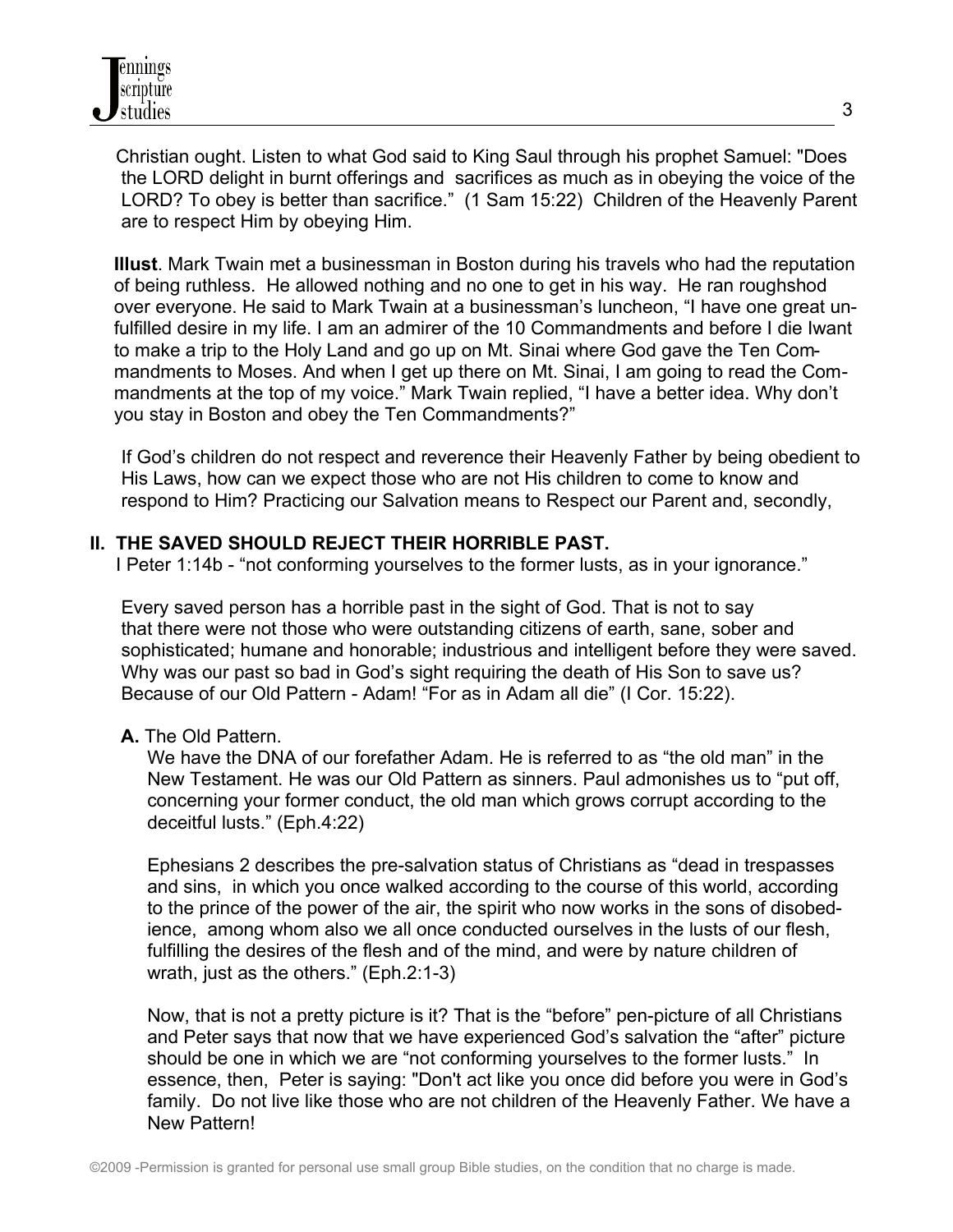# **B.** The New Pattern.

 We have a New Pattern that is nothing like our old model. Paul says, "put on the new man which was created according to God, in true righteousness and holiness." (Eph. 4:24) Who is the New Pattern? Once again Paul supplies the answer, "put on the Lord Jesus Christ, and make no provision for the flesh, to fulfill its lusts." (Rom.13:14)

 Christians are not to be "conformists", but we are to be "transformed." To the saints in the godless culture of the Roman Empire, Paul wrote, "Do not be conformed to this world, but be transformed by the renewing of your mind, that you may prove what is that good and acceptable and perfect will of God." (Romans 12:2) The word "transformed" in Rom. 12:2 is the Greek word "metamorfousthe" from which We derive the word "metamorphosis." That is the process by which a caterpillar becomes a butterfly. It means a radical change in one's being.

 A "conformist" imitates what he sees in others and changes his outward conduct to comply with the externals he observes in them. However, a "transformed" person is one who has undergone an internal change and who manifests that change from the inside out.

 The "new creation" ( II Cor.5:17 ) that God produces has the Change Agent living within and He produces new life. That Change Agent is the New Pattern. "But we all ….. are being transformed into the same image from glory to glory ….. by the Spirit of the Lord." (II Cor.3:17-18) The word "transformed" is the same Greek word, "metamorphosis."

 Illust. A. W. Tozer, in preaching about the burning bush, (Exodus 3:2) suggested that if there were any parasites on that bush, when it began to glow with the glory-glow of the Almighty, they left in a hurry! The same is true of the life in which Jesus Christ lives. When He is allowed to possess and fill the life by His Holy Spirit, His presence expels the undesirable and impels the growth of the desirable. He transforms – from the inside out.

 Our salvation, when put into practice as I Peter 1:13 admonishes, will not only result in us believers respecting our Heavenly Parent by being obedient and rejecting our past horrible lifestyles, but thirdly:

## **III. THE SAVED SHOULD REFLECT THEIR HOLY PURSUIT.**

 I Peter 1:15-16 - "But as he which hath called you is holy, so be ye holy in all manner of conversation (conduct); Because it is written, Be ye holy; for I am holy."

 Eugene Peterson, in his book on discipleship, wrote, "It is not difficult in our world to get persons interested in the message of the Gospel; it is terribly difficult to sustain the interest. There is little inclination to sign up for a long apprenticeship in what earlier Christians called holiness."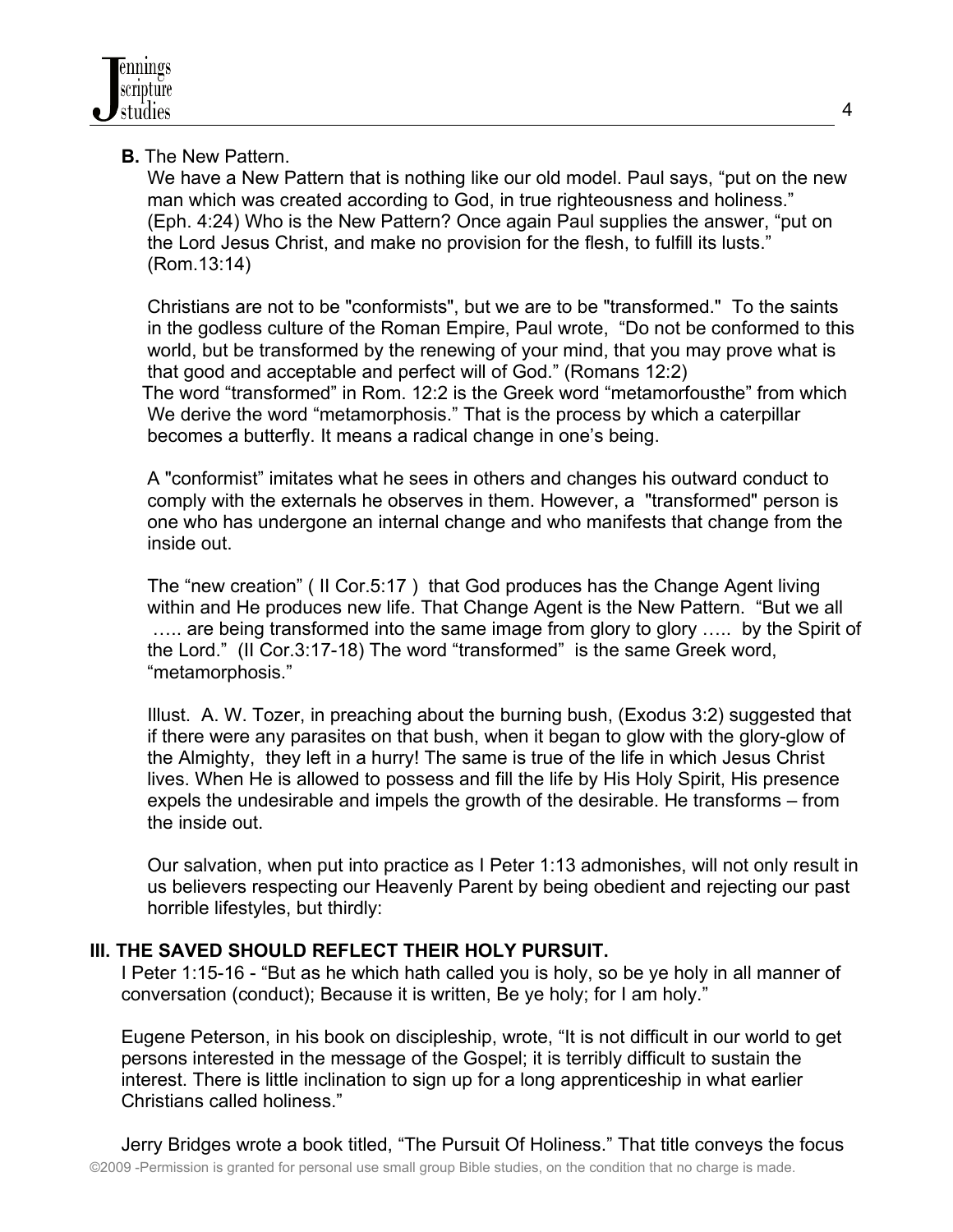and goal that every child of God should have. For over 50 years I have had the privilege of preaching and teaching God's Word and leading the Lord's people that He has put in my charge. I have met many wonderful Christians along the way. It is my observation that the most joyful and effective Christians are those who have, as their goal in life, to pursue holiness by modeling Jesus Christ.

Let us delve into this verse and see what it says about the pursuit of holiness:

### **A.** The Meaning of Holiness

 Holiness sounds scary to some. They have visions of monasteries, organ music, religious chants, sandals, long robes, beards; no jokes, no sex, no deserts, no TV; fasting, stained glass, getting up at 4:00 a.m. for long hours of prayer. That's part of the mental picture many have of holiness. They associate the word with mystics, monks, martyrs, missionaries and ministers. Those who fit into the above categories may indeed be holy, but they did not become holy by their abstinence or their observances of certain practices.

 The word "holy" here in v.16 is the Greek word "hagiosune" and denotes holiness in personal conduct. The verb form is "hagiazo" which means "to be set apart from sin unto God." From this word we get the words "hallow" and "sanctify." It is applied to persons, places and things.

 God set us apart for Himself when we were born into His family. We were declared by God to be "holy." We have been set apart from sinner-hood to saint-hood. The word "saint" is derived from the word "holy." The word "saints" literally means "holy ones" – those who have been set apart to God.

 In the New Testament, hagios is the typical word translated "saint." It is interesting that it is always found in the plural (except for Philippians 4:21, which says, "Greet all the saints in Christ Jesus," a plural context). No individual is ever called "Saint Matthew" or "Saint Paul" in the Bible. Every believer is "sanctified in Christ Jesus and called to be holy" (1 Corinthians 1:2), for God has "called us to be saints" (Romans 1:7). Now Paul can write to "all the saints in Christ Jesus at Philippi," or wherever we happen to live. Our "sainthood" is conferred by God's grace, not our merit. We are to live in ways which express our status, but we cannot earn it.

 I Peter 2:9 says that we are a "holy nation." Being holy is just doing what Jesus would do in going about our daily lives at home, work, school or leisure. Do we always look and live like one who is "holy"? No, but we should! That is to be our focus, our aim. So, what Peter is saying here is: "let your practice be consistent with your position."

#### **B.** The Model For Holiness.

 I Peter 1:15 -16 "But as he which hath called you is holy, so be ye holy in all manner of conversation; (conduct); Because it is written, Be ye holy; for I am holy."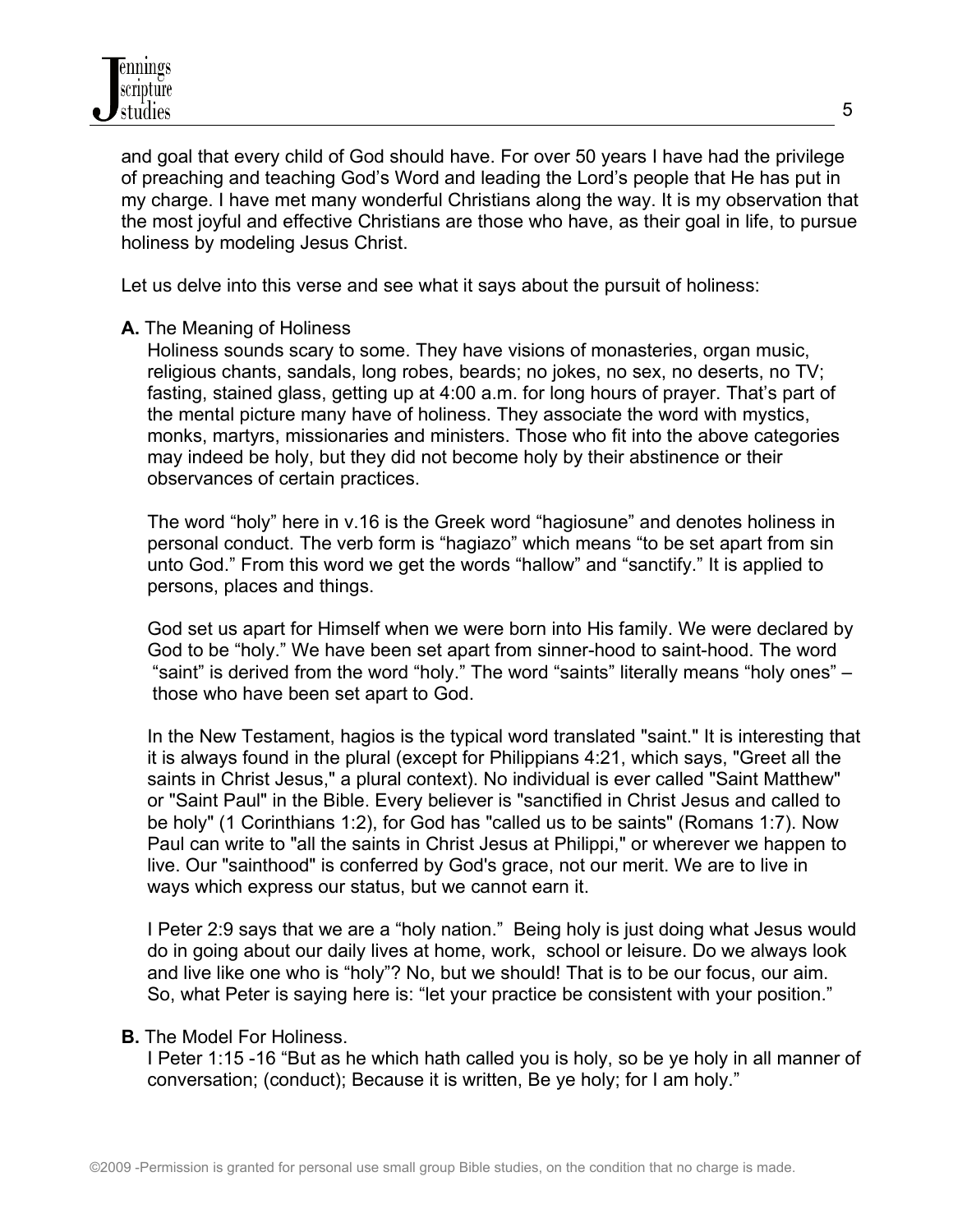Who is our standard, our pattern, our model of holiness? It is God Himself! "Be holy, for I am holy." That is awesome! Those of us who claim to be followers of the Holy God should demonstrate holiness in our character, conduct and in our conversations.

 Illust. A Man was sitting in his recliner when his youngest son walked in and asked if he could ask him a few questions. The Father said sure but he asked "what is this for?" The boy replied, "It's for a project as school. We have to write a report about a role model in our life." His father was touched, and said, "Son, I'm so pleased that you chose me to be your role-model. Why did you choose me?" The son said, "Yeah, well the kids next to me already picked Billy Graham, Tiger Woods and Obama so you were the only one left!"

 Who is your role model in life? Who is it that you are trying to imitate in your daily walk. The majority have chosen the wrong role models. For us Christians, our Model is Jesus Christ, the holy Son of God, God, the Son!

 **C.** The Measure Of Holiness.

v.15 - "be holy in all manner of conversation" (kjv) "be holy in all your conduct" (nkjv)

We are to be holy in every aspect of our lives. Practical holiness is not to be compartmentalized into certain "religious" areas. Robert Murray McCheyne said, "The greatest need of those around me is my personal holiness." Holiness should permeate every part of our being just as blood flows throughout our entire body. It is a way of life that should be reflected in everything we do  $-$  it is our new nature, our lifestyle! It is who we are – saints, holy ones!

## **CONCLUSION**

We've been thinking about the practical side of our salvation based upon I Peter 1:14-16. We are to respect our Parent, reject our past and reflect the pursuit of holiness in our lives.

Illust. A man and woman got married and were involved in a nighttime car wreck on their honeymoon. The husband carried his injured bride back along the roadway to a sign that they has just passed that read: "Family Medical Practice." With his wife in his arms he rang the door-bell awakening the Doctor. When he came to the door and saw the injured lady he said, "I no longer practice medicine. I am afraid of a mal-practice suit. You know, the insurance companies are so strict these days." The exasperated husband said, Doctor, if you are not going to practice your profession, please take your sign down. It is false advertising!"

Christians, practice your position in Christ - that is, we have been declared to be holy by God, therefore "be holy in all your conduct" - in your walk, work and warfare. A Christian is one who has "Christ In." If you are not going to live up to that worthy name, please take your sign down!

 "Souls that are looking for pleasure Your follies and pleasures pursue, Content with the prizes and fortunes